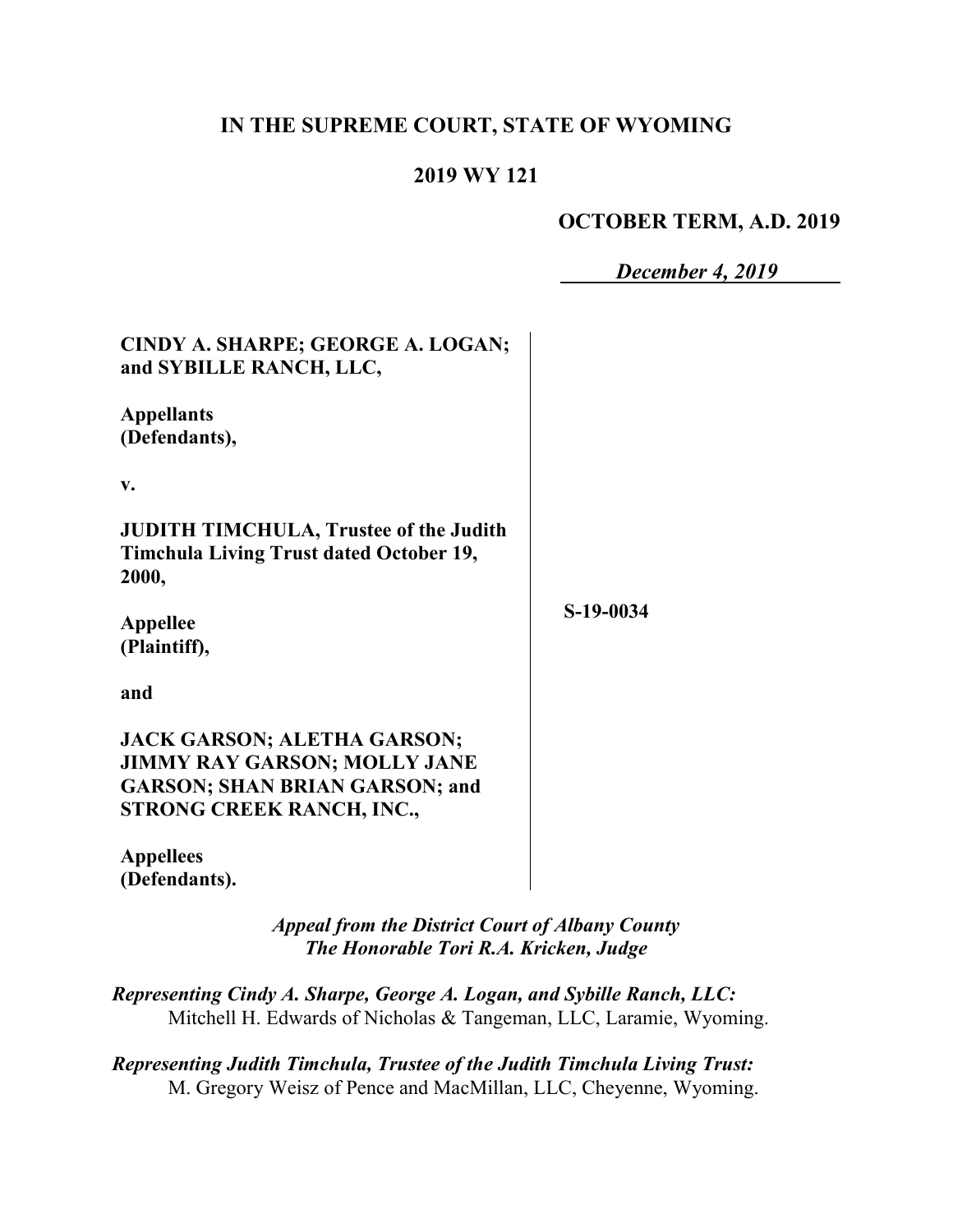### *Representing Strong Creek Ranch, Inc, Jack Garson, Aletha Garson, Jimmy Ray Garson, Molly Garson, and Shan Brian Garson:*

Donald P. Prehoda, Jr. and Aaron L. Tomisich of Prehoda, Edwards & Rampulla, LLC, Laramie, Wyoming. Argument by Mr. Prehoda.

*Before DAVIS, C.J., and FOX, KAUTZ, BOOMGAARDEN, and GRAY, JJ.*

**NOTICE: This opinion is subject to formal revision before publication in Pacific Reporter Third. Readers are requested to notify the Clerk of the Supreme Court, Supreme Court Building, Cheyenne, Wyoming 82002, of any typographical or other formal errors so that correction may be made before final publication in the permanent volume.**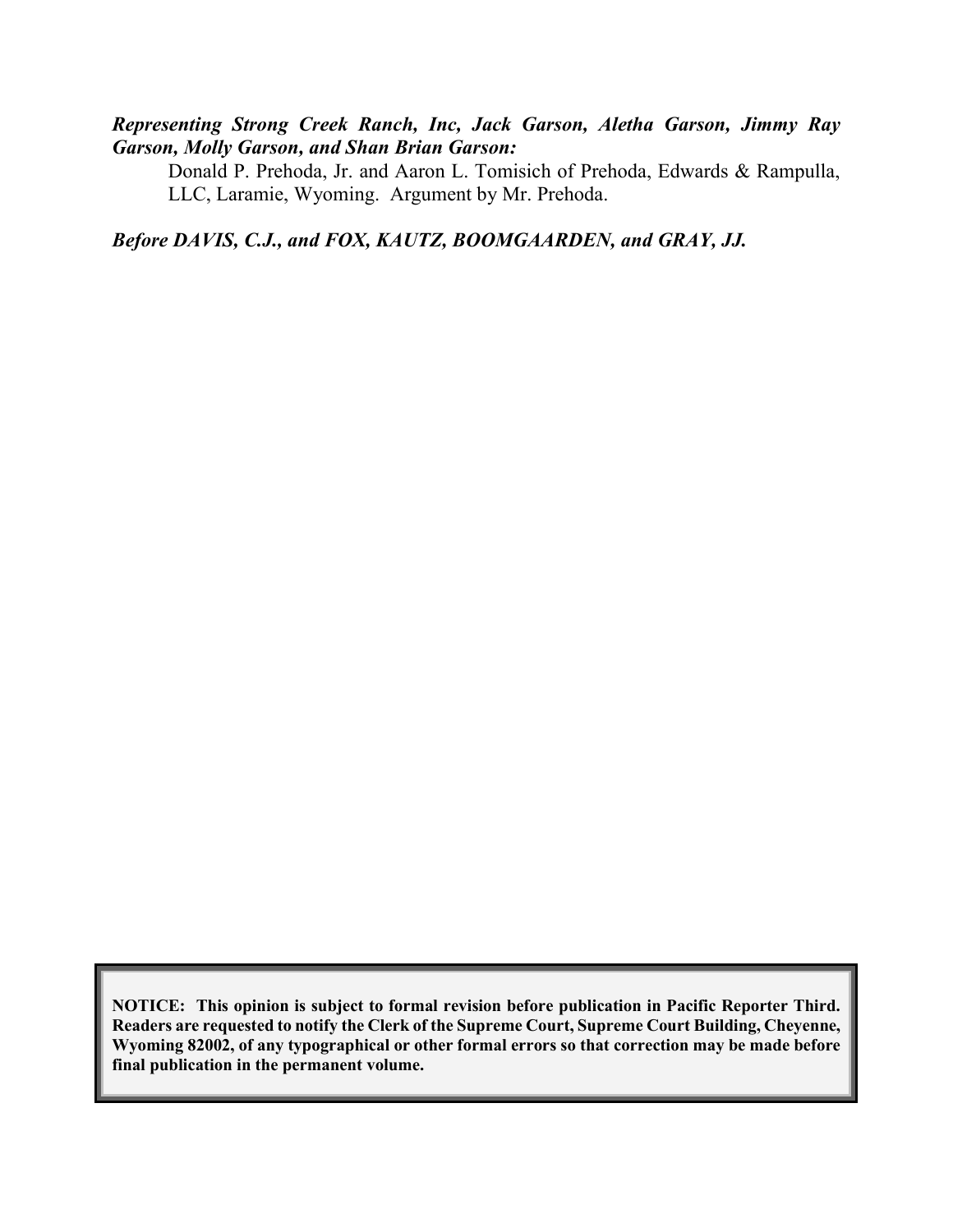#### **BOOMGAARDEN**, Justice.

[¶1] Appellee, Judith Timchula, filed a complaint for establishment of a private road pursuant to Wyoming Statutes  $\S\S 24$ -9-[1](#page-2-0)01 to -105.<sup>1</sup> With limited modification, the district court adopted the viewers and appraisers<sup>[2](#page-2-1)</sup> recommendations regarding the route, conditions and use restrictions, and damages. Appellants Cindy A. Sharpe, George A. Logan, and Sybille Ranch, LLC, appeal each ruling.<sup>[3](#page-2-2)</sup> We affirm in part, reverse in part, and remand for further proceedings on damages.

#### *ISSUES*

[¶2] Appellants raise three issues, which we rephrase as:

I. Did the court err in selecting "the most reasonable and convenient route" for the private road?

II. Did the court err when it did not impose use restrictions on the private road?

III. Did the court err in its award of damages?

The Garsons focus on the route location and take no position on the remaining issues. Ms. Timchula focuses on use restrictions. She is willing to accept alternative routes and pay the damages ordered.

### *FACTS*

#### **The route**

[¶3] Ms. Timchula owns all of Section 21, Township 19 North, Range 72 West, 6th P.M., Albany County. In May 2017, she filed a complaint in the district court pursuant to Wyoming Statutes  $\S$  24-9-101 to -105 claiming that her property is without legally enforceable access. She proposed the court designate a route along an existing, unnamed, two-track road that is already subject to easements. That route would have crossed Sections

<span id="page-2-0"></span><sup>&</sup>lt;sup>1</sup> Ms. Timchula is the trustee of the Judith Timchula Living Trust dated October 19, 2000. Appellees also include Strong Creek Ranch, Inc. and the Garsons: Jack, Aletha, Jimmy Ray, Molly, and Shan Brian. We refer to these Appellees collectively as "the Garsons."

<span id="page-2-1"></span><sup>&</sup>lt;sup>2</sup> We refer to the viewers and appraisers as "the viewers."

<span id="page-2-2"></span><sup>&</sup>lt;sup>3</sup> We refer to these parties collectively as "Appellants," Cindy A. Sharpe as Ms. Sharpe, and George A. Logan as Mr. Logan.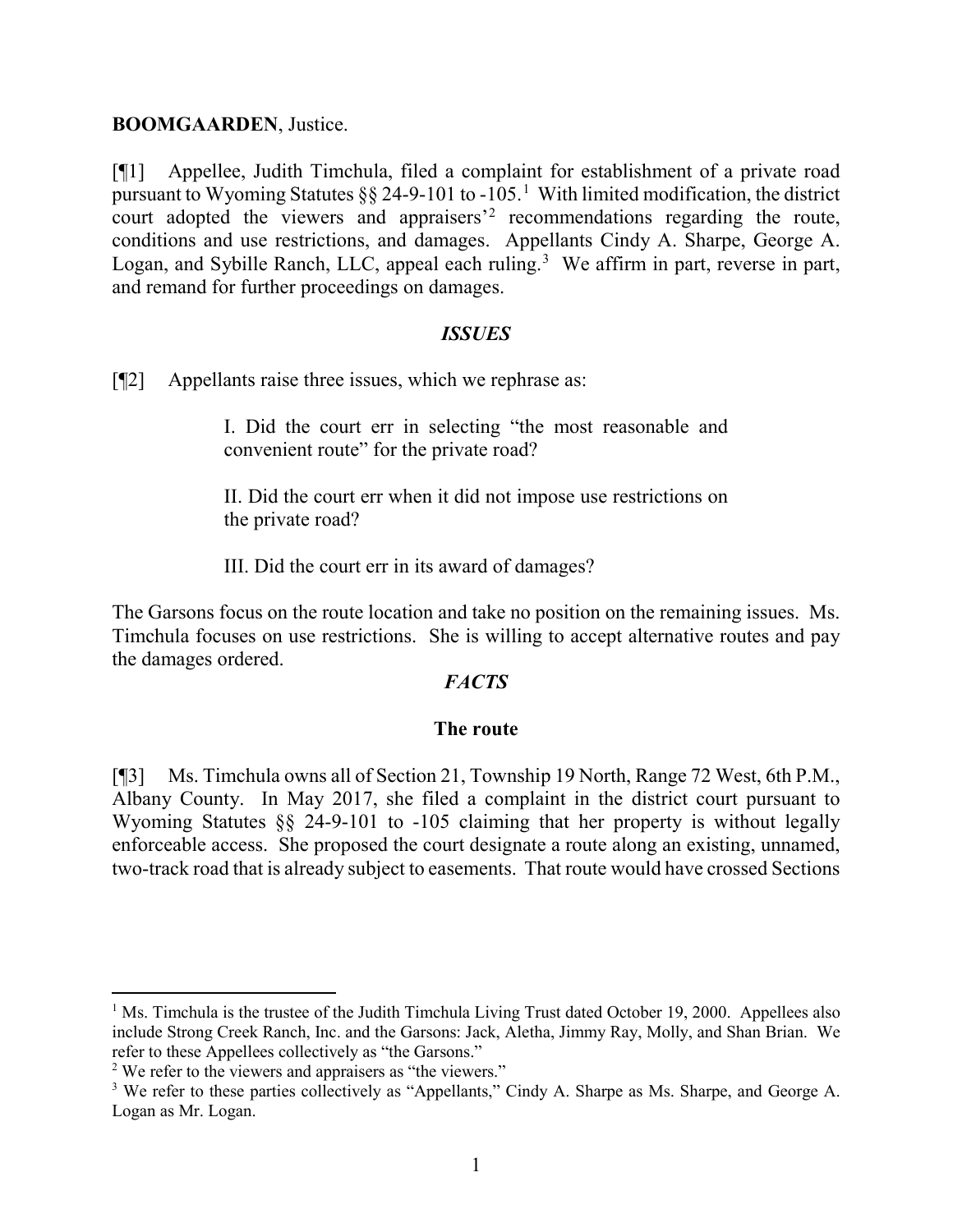15 and 16. Ms. Sharpe and Mr. Logan own the southern portion, and Sybille Ranch, Inc. owns the northern portion of Section 15. [4](#page-3-0) The State of Wyoming owns Section 16.

[¶4] Ms. Sharpe and Mr. Logan answered the complaint and proposed an alternate route across "Gates Creek Ranch Road," a two-track road crossing Section 22. Jimmy Ray, Molly Jane, and Shan Brian Garson own the northern half of Section 22, while Jack and Aletha Garson own the southern half. Various parties have easements across Gates Creek Ranch Road.

[¶5] In January 2018, the court held a "necessity" hearing and determined that Ms. Timchula satisfied the statutory requirements for establishment of a private road and that access to her property was necessary. That determination is not at issue. After the hearing, Ms. Timchula amended her complaint to propose a modified route located exclusively on Section 15 to avoid crossing the State's land on Section 16.

[¶6] With input from the parties, the court appointed three viewers—Jim Hastings, Shane Cross, and Don Willis—to assess the proposed routes and submit recommendations to the court regarding the most "reasonable and convenient" route for the private road, any conditions and restrictions that should be placed on the private road, and damages. After receiving instructions from the court, including an instruction that the viewers were not legally permitted to propose a route that connected to or traversed State land, the viewers met on the lands in question in August 2018, to view Ms. Timchula's property and the proposed access routes. All persons interested in the case were invited to attend the site visit.

[¶7] The court provided the viewers the following map of the proposed routes with their instructions<sup>[5](#page-3-1)</sup>

<span id="page-3-0"></span><sup>&</sup>lt;sup>4</sup> The land description for Ms. Sharpe and Mr. Logan's property is S1/2 N1/2, S1/2 of Section 15, Township 19 North, Range 72 West, 6th P.M. The land description for Sybille Ranch, LLC's property is N1/2 N1/2

<span id="page-3-1"></span>of Section 15, Township 19 North, Range 72 West, 6th P.M.<br><sup>5</sup> The route labeled "Timchula Proposed Rd" is the route that Ms. Timchula proposed in her complaint. The route labeled "Timchula Alternative Rd" is the route that Ms. Timchula proposed in her amended complaint to avoid crossing State land. The route labeled "Logan/Sybille Proposed Rd" is the route that Ms. Sharpe and Mr. Logan proposed in their answer and which we refer to as the "Section 22 Route" in this decision.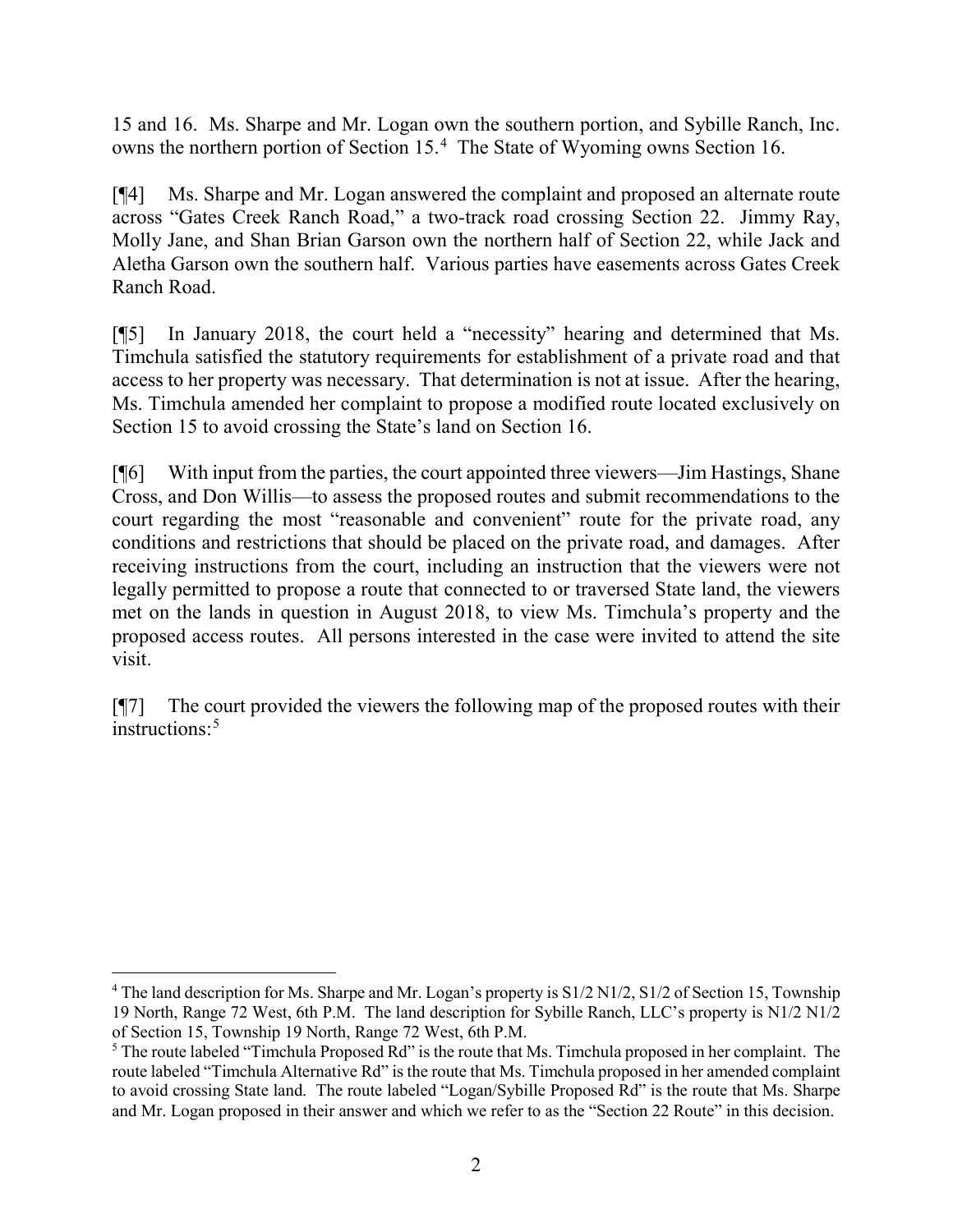

[¶8] In their report, the viewers unanimously recommended the court designate a modified route—wherein the road would enter Ms. Sharpe and Mr. Logan's property at the same point proposed by Ms. Timchula. Then the route would course southwest on an existing road to the boundary line between Sections 15 and 16, as Ms. Timchula proposed. At that point, the route would turn south and course through Section 15, but would stop at the corner of Sections 15, 16, 21, and 22, unlike the route Ms. Timchula proposed. The route would then enter the extreme northwest portion of the Garson property on Section 22 and turn immediately west into Ms. Timchula's property. The viewers recommended this route because it provided the most convenient access to a public road and would require the least new construction and maintenance.

[¶9] After a bench trial, the court determined that the Viewers' Route represented the "most reasonable and convenient" route for the private road. The court explained that it evaluated the testimony of the viewers and the parties, some of which conflicted. It found the viewers credible and more reliable than the interested landowners. In the court's assessment, all of the routes could require construction and repair work or pose a risk of difficult travel at times due to weather and moisture conditions. It found no evidence to warrant it rejecting or modifying the Viewers' Route. It also found that route to be the most consistent with the private road statutes, which state that access "shall be along section and boundary lines whenever practical."

### **Conditions and use restrictions**

[¶10] In the district court proceedings, Appellants argued that Ms. Timchula should be restricted from using the private road for subdivision of her property and she should be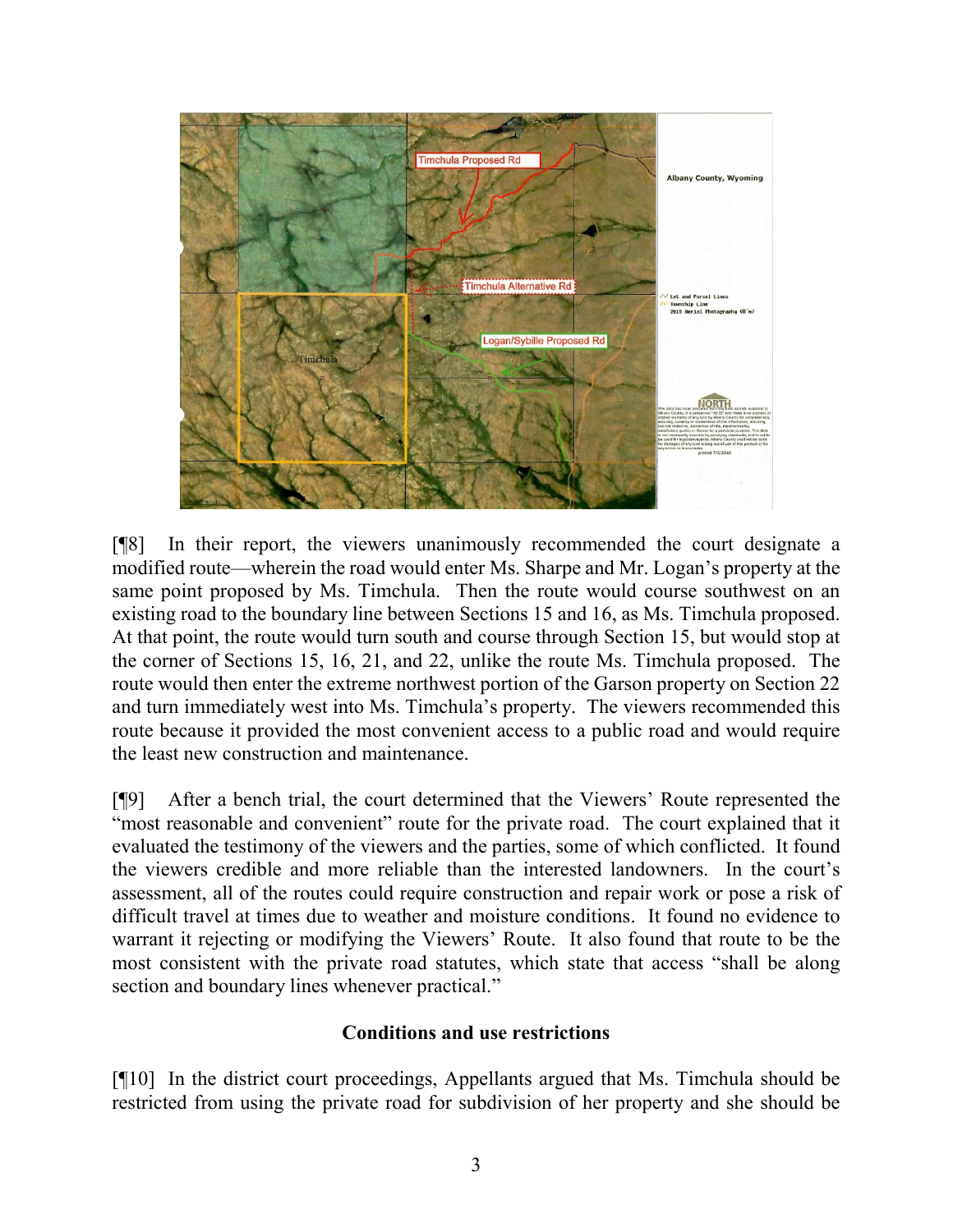required to use the road for agricultural and residential purposes only. The viewers did not recommend these restrictions. At trial, they explained why. Mr. Hastings noted "that none of the other users of that right-of-way ha[d] the same type of restrictions." He and the other viewers felt such restrictions might diminish Ms. Timchula's property value without due process. Mr. Cross noted that Ms. Timchula requested "use of her property not be restricted to simply agriculture or residential" purposes. He expressed concern that the restrictions would limit Ms. Timchula's ability to use some of her land. Mr. Willis testified that he felt it was not up to them as viewers, or him as a lay person without any legal training, to take away Ms. Timchula's property rights.

[¶11] The court declined to impose the requested restrictions for multiple reasons. First, the defendants did not offer "sufficient evidence as to why such conditions should be imposed" or which "cause[d] the Court to deem" it appropriate to impose such conditions and restrictions. Second, the defendants' property was not subject to such conditions and restrictions. Third, Ms. Sharpe and Mr. Logan's property and the Garson's property were "already subject to unconditional ingress/egress easements for the benefit of Antelope [Springs Land and Cattle Company], Rollston M. Frangopoulus, Trustee of the Gates Creek Trust, the John Roger Dodds Trust, and the Carol A. McKee Living Trust." Those easements did not contain the restrictions the defendants sought to impose on Ms. Timchula. Finally, "one or more" viewers testified that they considered the defendants' requests and found them inappropriate.

### **Damages**

[¶12] The district court instructed the viewers on how to assess damages. The instruction quoted the damages provision from the private road statutes and addressed how to assess the fair market value of property. The viewers recommended that Ms. Timchula pay \$25 per rod<sup>[6](#page-5-0)</sup> to Sybille Ranch, LLC, \$25 per rod to Ms. Sharpe and Mr. Logan, and \$500 total to Jimmy Ray, Molly Jane, and Shan Brian Garson. In their report, the viewers explained that to assess damages, they "evaluated 25 sales in Albany County and neighboring counties" and determined that the fair market value of the property over which the private road would cross was \$1,000 per acre. They reviewed two easements which sold for \$4.50<sup>[7](#page-5-1)</sup> and \$110 per rod and "found six easements for non-exclusive 30-foot private roads that sold for \$25 per rod." "D[ue] to the wide range of values in nearby properties" and easements, they decided to rely on "arms['] length neg[otiations] by parties negotiating similar easements in [Albany] County" to determine damages.

[¶13] At trial, Ms. Timchula's counsel expressed concern that the viewers may not have properly assessed damages and asked each viewer to explain how they had arrived at the

<span id="page-5-0"></span> $6$  A rod is 16  $\frac{1}{2}$  feet in length.

<span id="page-5-1"></span> $7$  At trial, the parties discussed whether \$4.50 was a typo and should have been \$40.50 instead.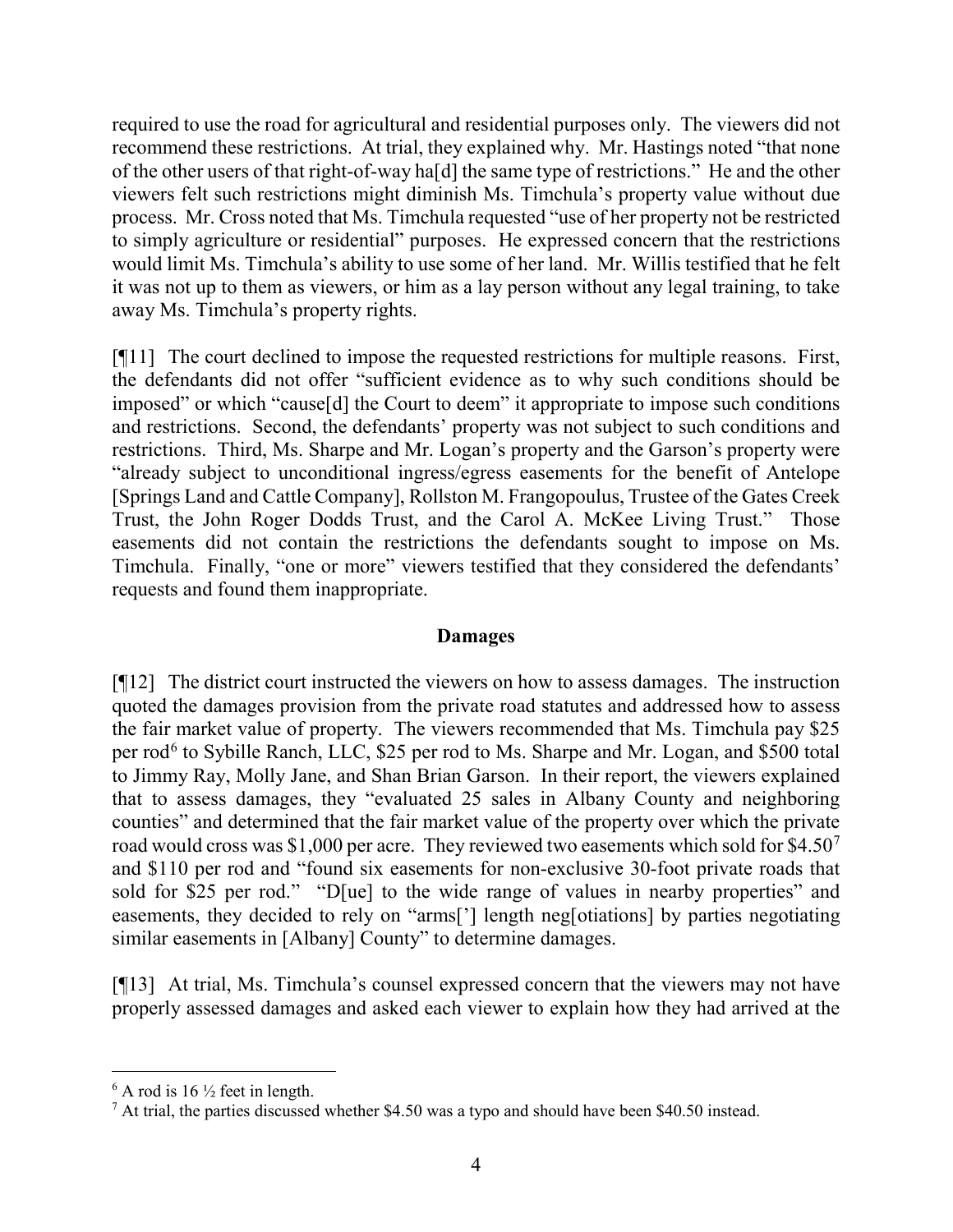recommended damages. Their testimony generally established that the baseline amount that the State charges for an easement over its land is \$25 per rod.

[¶14] Mr. Hastings explained that the damages recommendation was "a complex decision." They viewed many property sales. "[I]t seemed reasonable to actually look at what had been paid for similar types of easements and it was easiest from that standpoint to draw from the information" the State supplied to them. They considered the "before and after" test to establish damages but did not report such values. They could not agree on those values and ultimately felt that it was more appropriate to use the \$25 per rod figure.

[¶15] Mr. Cross initially testified that the viewers used the "before and after" analysis, noting that the court's instructions identified the "before and after" analysis, as well as an arm's length negotiation instruction. When the viewers talked with the parties' counsel, one side told them they should use the "before and after" approach while the other said they should use both. Mr. Cross thought the "before and after" analysis was a component of the \$25 per rod analysis.

[¶16] Mr. Willis testified that they reached the \$25 per rod amount a couple of ways. When asked whether they utilized a "before and after" analysis, he responded that he "didn't know where you would come up with a figure for before and after on the pieces of the properties that were already -- had easements and traffic on them." He thought that damages could have been a little higher for the new road that they proposed along the west side of Section 16, but they could not find anything to justify a higher amount. The State easements in Albany County within the last 15 to 20 years "maxed out at" \$25 per rod. He would not have changed anything about the damages award if the private road had been placed on Section 22.

[¶17] The court adopted the viewers' recommendation and ordered Ms. Timchula to pay \$25 per rod to both Sybille Ranch, LLC, and Ms. Sharpe and Mr. Logan. It found that this "figure complie[d] with the damage methodology to be applied under the private road statute" and was "lawful and appropriate, especially given that the precise length of the road" would not be determined until Ms. Timchula provided a survey of the road to the court for approval. The court ordered Ms. Timchula to pay \$500 total in damages to Jimmy Ray, Molly Jane, and Shan Brian Garson.

[¶18] Appellants timely appealed.

# *STANDARD OF REVIEW*

[ $\llbracket \cdot \rrbracket$ ] Because the district court held a bench trial pursuant to Wyoming Statute § 24-9-103(a), we review its "findings of fact for clear error, and its conclusions of law *de novo*." *Clark v. Ryan Park Prop. & Homeowners Ass'n*, 2014 WY 169, ¶ 6, 340 P.3d 288, 289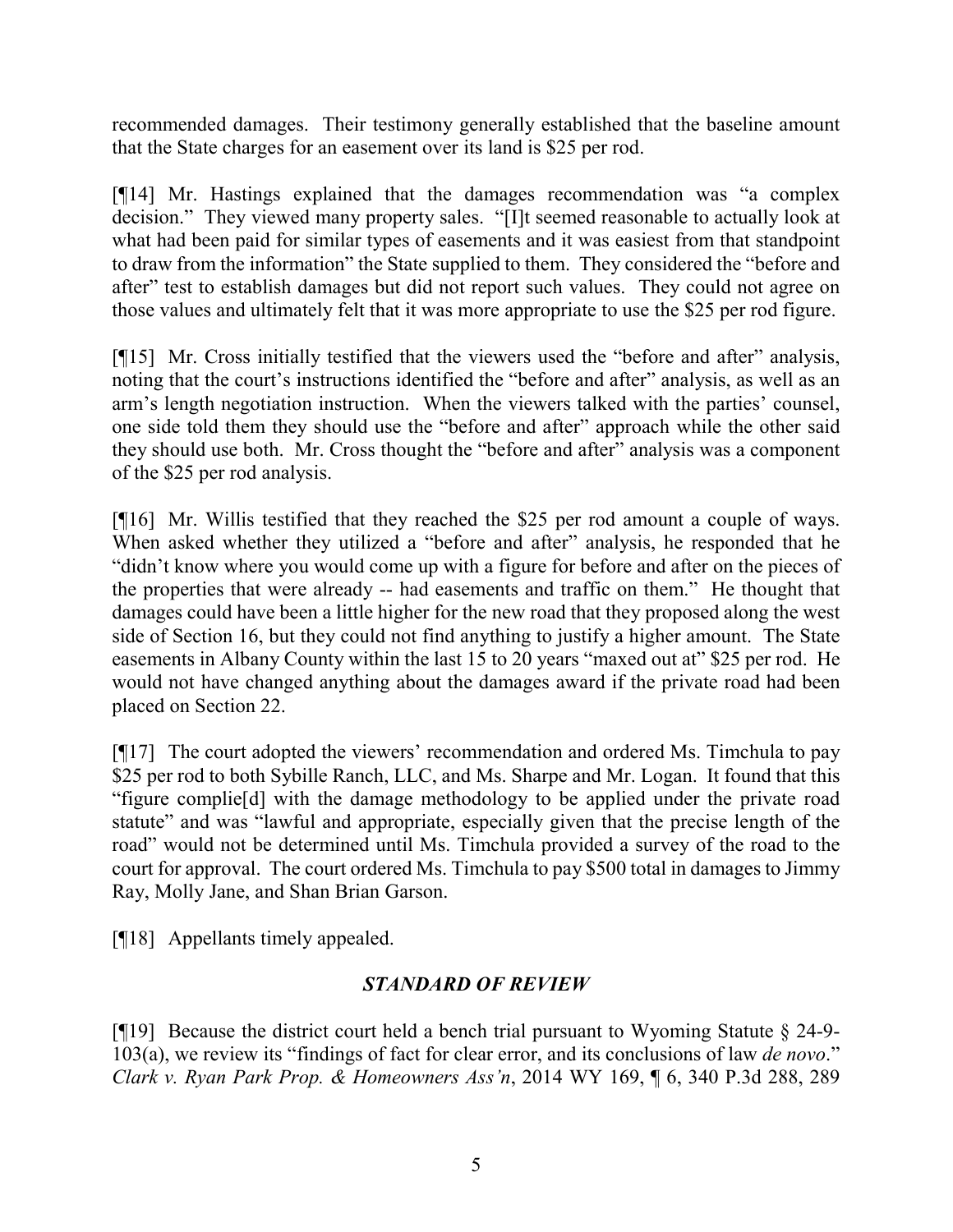(Wyo. 2014) (quoting *Fox v. Wheeler Elec., Inc.*, 2007 WY 171, ¶ 9, 169 P.3d 875, 878 (Wyo. 2007)). We have stated the following regarding review of factual findings:

> The factual findings of a judge are not entitled to the limited review afforded a jury verdict. While the findings are presumptively correct, the appellate court may examine all of the properly admissible evidence in the record. Due regard is given to the opportunity of the trial judge to assess the credibility of the witnesses, and our review does not entail reweighing disputed evidence. Findings of fact will not be set aside unless they are clearly erroneous. A finding is clearly erroneous when, although there is evidence to support it, the reviewing court on the entire evidence is left with the definite and firm conviction that a mistake has been committed.

*Miner v. Jesse & Grace, LLC*, 2014 WY 17, ¶ 17, 317 P.3d 1124, 1131 (Wyo. 2014) (quoting *Claman v. Popp*, 2012 WY 92, ¶ 22, 279 P.3d 1003, 1012 (Wyo. 2012)).[8](#page-7-0)

[¶20] Additionally, "we assume that the evidence of the prevailing party below is true and give that party every reasonable inference that can fairly and reasonably be drawn from it." *Harber v. Jensen*, 2004 WY 104, ¶ 7, 97 P.3d 57, 60 (Wyo. 2004) (quoting *Life Care Ctrs. of Am., Inc. v. Dexter*, 2003 WY 38, ¶ 7, 65 P.3d 385, 389 (Wyo. 2003)). "We do not substitute ourselves for the trial court as a finder of facts; instead, we defer to those findings unless they are unsupported by the record or erroneous as a matter of law." *Id.* (quoting *Life Care Ctrs.*, ¶ 7, 65 P.3d at 389). "Findings may not be set aside because we would have reached a different result." *Barlow Ranch, Ltd. P'ship v. Greencore Pipeline Co. LLC*, 2013 WY 34, ¶ 14, 301 P.3d 75, 82 (Wyo. 2013) (citing *Harber*, ¶ 7, 97 P.3d at 60).

## *DISCUSSION*

## *I. The district court did not err when it designated the Viewers' Route.*

[¶21] Appellants contend that the court failed to select the "most reasonable and convenient route" when it chose the Viewers' Route instead of the Section 22 Route. They agree with the standard of review set forth above but highlight for our review those facts

<span id="page-7-0"></span><sup>&</sup>lt;sup>8</sup> Ms. Timchula contends that we should afford greater deference to the court's factual findings because "[v]iewers may be akin to a court-appointed master" or "some sort of appointed special panel of witnesses." We decline to modify the standard of review on either basis. Viewers are not akin to special masters. *Compare* Wyo. Stat. Ann. § 24-9-101(h)–(j) (addressing the role of viewers and appraisers), *with* W.R.C.P. 53 (outlining the role and authority of special masters). Ms. Timchula cites no authority to support her contention that a viewer constitutes a distinct type of witness or that factual findings are entitled to greater deference on that basis.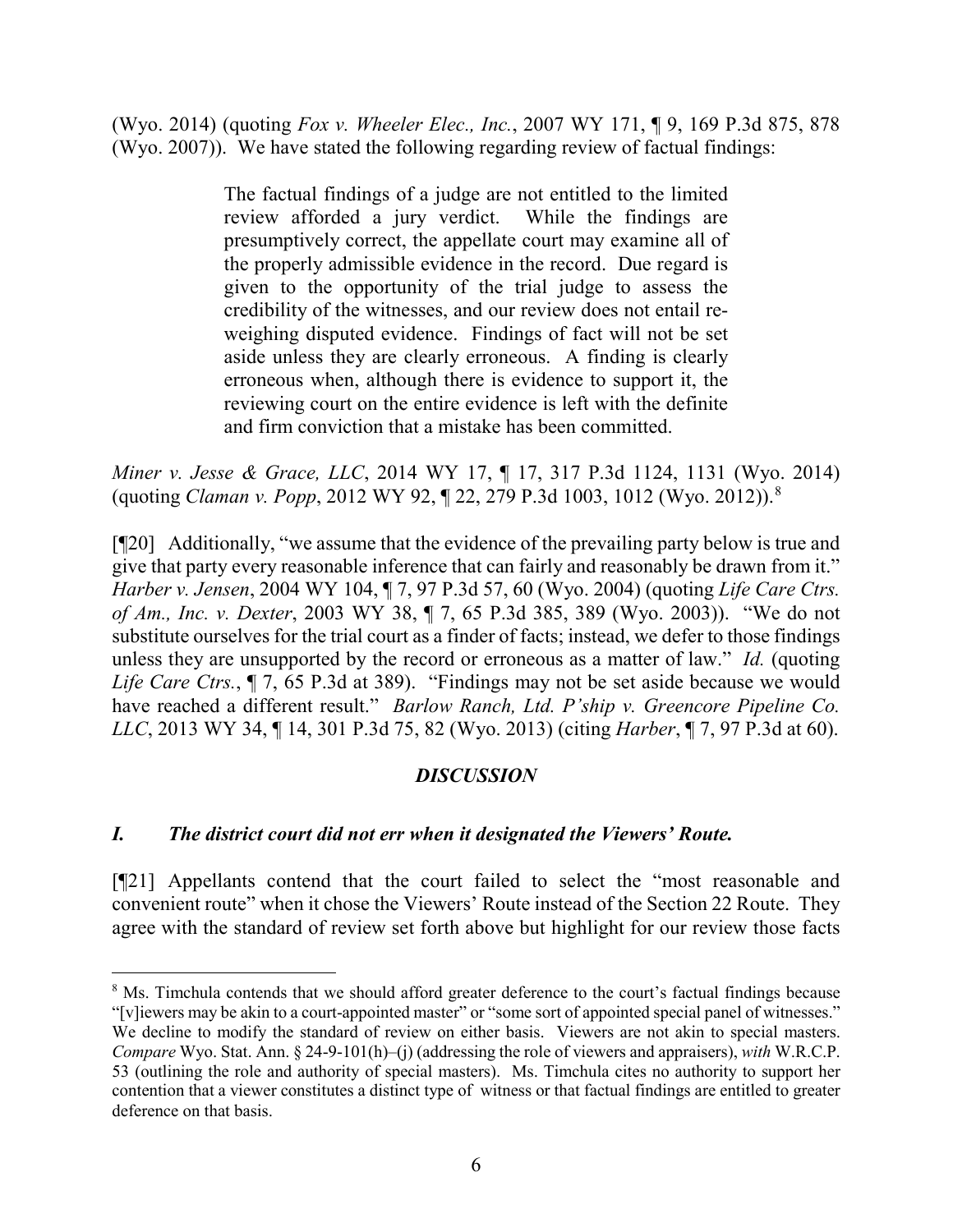pertaining to the impact and inconvenience the selected route will have on their land. Further, Appellants complain the order is "devoid of any specific factual findings," but fail to demonstrate clear error in the court's comparative findings, which expressly address the undisputed and conflicting evidence concerning the alternate routes. Having reviewed the entire evidence, we are not left with "the definite and firm conviction that a mistake has been committed" and decline to second guess the court's decision. *Miner*, ¶ 17, 317 P.3d at 1131 (citations omitted).

[¶22] "The private road statutes are the sole remedy for landlocked landowners to obtain access to their property." *Whaley v. Flitner Ltd. P'ship*, 2017 WY 59, ¶ 11, 395 P.3d 653, 658 (Wyo. 2017) (citation omitted). "Any person whose land has no outlet to, nor connection with a public road, may commence an action in district court in any county in which any part of the land is located for a private road leading from his land to some convenient public road." Wyo. Stat. Ann. § 24-9-101(a) (LexisNexis 2019). The viewers must "recommend" to the court, and the court must "select," "the most reasonable and convenient route, provided that access shall be along section and boundary lines whenever practical." Wyo. Stat. Ann. §§ 24-9-101(h), -103(a) (LexisNexis 2019). "The proposed road shall . . . be located so as to do the least possible damage to the lands through which the private road is located." Wyo. Stat. Ann. § 24-9-101(h).

[¶23] Contrary to Appellants' assertion, the court's order contains specific factual findings regarding the alternative routes for the private road:

> a. The testimony at trial showed that each of the possible private road access routes could require some amount of construction, installation of culverts and gravel/road base, and/or repair of the road in certain areas to allow year-round access because of: (i) boggy, wet areas, (ii) snow drifting issues, and (iii) obstacles such as boulders and/or terrain.

> b. There was conflicting testimony and evidence as to which of the access routes could require the most construction and repair work. [Ms.] Sharpe's testimony was that a road across Section 15 would require substantial work; [] Jack Garson's testimony was that a route across the Garson property would also require substantial work.

> c. There was conflicting testimony at trial as to whether the boggiest and wettest area was located on [Section 22], or the land in Section 16 owned by the State of Wyoming.

> d. The testimony at trial was that the [Section 22 access] route is often impassable or inaccessible in the winter due to drifts in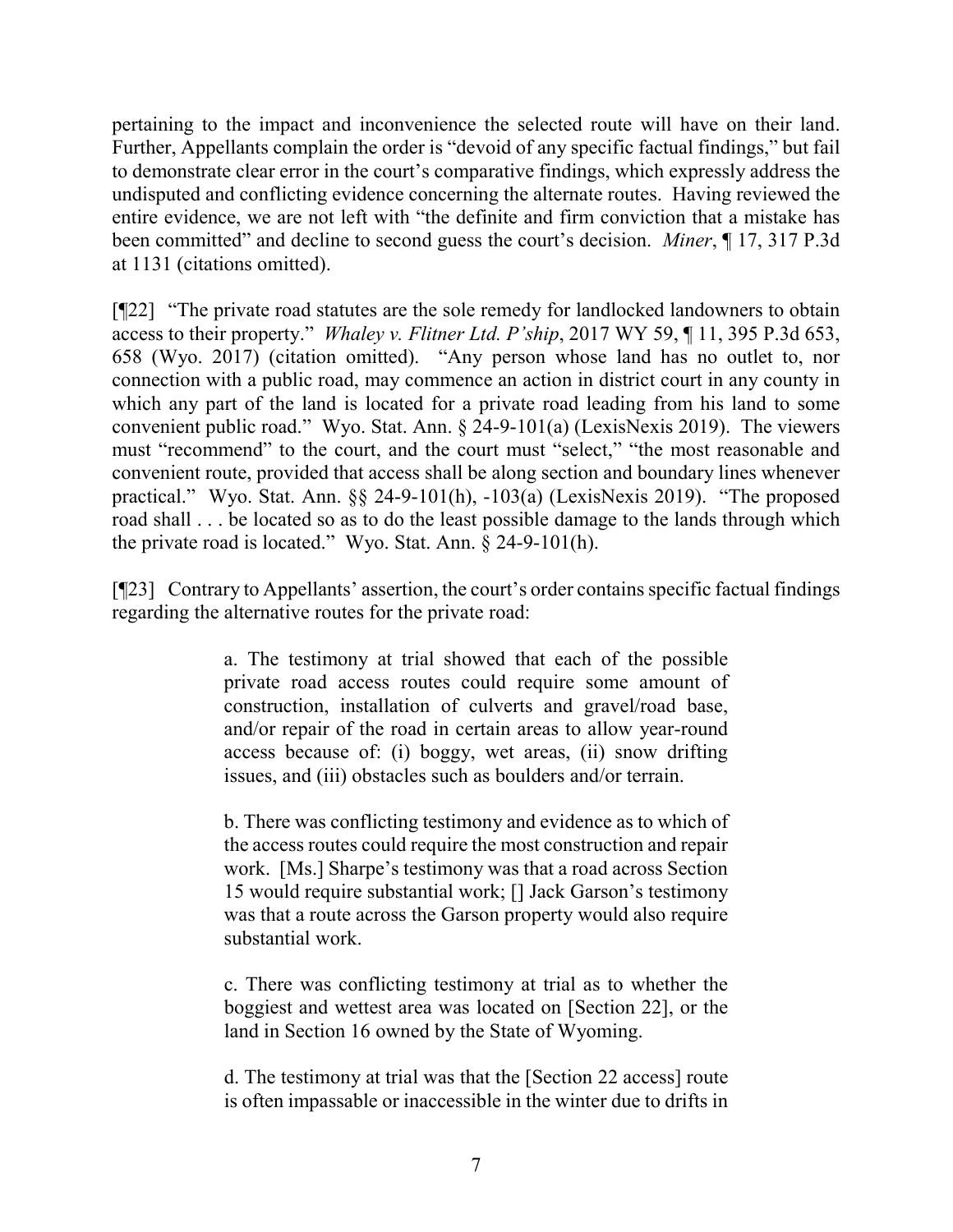a deep draw that crosses Albany County Road 11. Additionally, the testimony at trial was that the beginning of the [Section 22] access route is located on a side hill, and as such it may be necessary to relocate that entire portion of the access road further north, close to the boundary between Section 22 and Section 27. While [v]iewer Don Willis testified that all of the lands in the area offered difficult (or even impossible) access at times during the winter due to drifting and blowing snow, the testimony at trial indicated that the [Viewers' Route] likely offers the most reasonable opportunity for dependable access.

e. There was conflicting testimony as to which route offered the quickest travel to and from Timchula's property in terms of driving time. However, the Viewer[s'] Report indicated that the starting point of [Section 15] (which is the same starting point as the [Viewers' Route]) was 5.5 miles from Wyoming Highway 34, while the starting point of [Section 22] was 8 miles from Highway 34. None of the testimony at trial contradicted this conclusion from the [v]iewers, and the Court finds such mileage difference to be a material difference in length.

f. The [v]iewers, including Shane Cross (the [v]iewer suggested to the Court as a [v]iewer by Sharpe & Logan and Sybille Ranch, LLC) all wrote and/or testified that all things considered, the [Viewers' Route] would require less or equal infill and culvert work, was less susceptible to snow drifts, and overall was the most reasonable and convenient access route.

[¶24] Because Appellants do not directly challenge these findings, we need not catalogue the evidence that supports them. We instead turn our attention to Appellants' characterization of the purported drawbacks to the Viewers' Route and purported benefits to the Section 22 Route, and discuss the evidence that supports the district court's findings in the context of these summaries. Appellants assert that the court erred in selecting the Viewers' Route because:

> [t]he Viewers' Route is longer (8,294.3 feet); requires the construction of a substantial portion of new road involving infill and culverts (1,643.3 feet of new construction); requires significant upgrades and maintenance, particularly where the old road has been abandoned and is in natural reclamation; traverses through the Sharpes' existing homesite areas with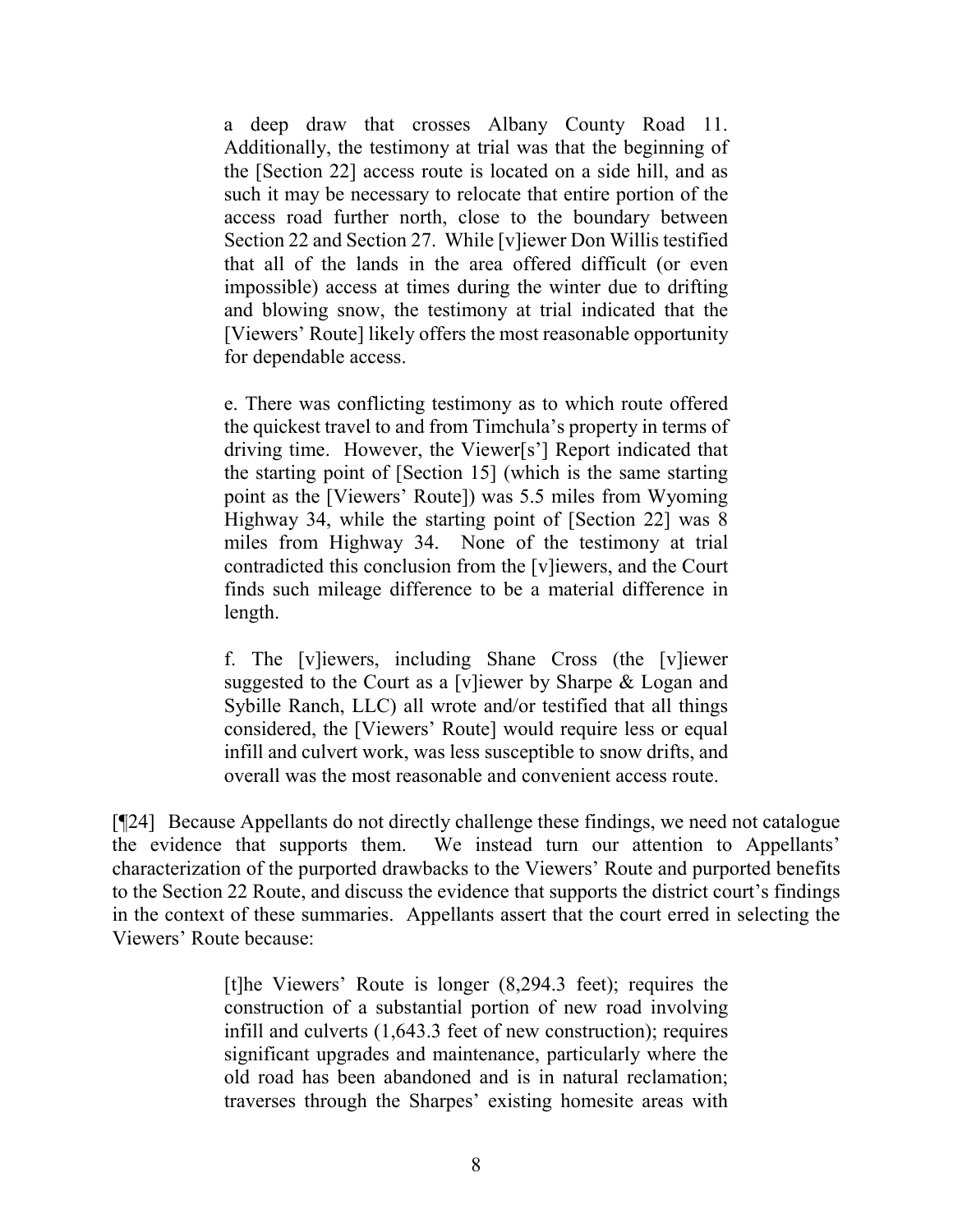corrals, house trailers, a water well and latrine; requires removal of large boulders and rock formations; requires crossing of boggy wetlands; requires crossing springs which are the major source of surface water for the Sharpes and properties downstream; requires crossing of Sage Grouse habitat; requires the installation of two new gates and entryways at 90˚ angles into Timchula's property; and, enters Timchula's property in an area that is a natural drainage that is wet and boggy during parts of the year.

[¶25] Appellants maintain that the court should have instead designated the Section 22 Route because it:

> follows an existing road that has been in existence for many decades without the need to alter or move the road; follows an existing powerline; does not require traversing near any buildings or other structures; does not require building of a new road through boggy wetlands, source waters, or Sage Grouse habitat, or the removal of any boulders or rock formations; has at least four existing easements that utilize the entire length of the road; is the route that provides access to the properties surrounding Timchula's property, including being the access for those who have easements crossing Timchula's property; is the route used by Timchula's grazing lessee; is already named and identified by Albany County for addressing and emergency access; and has an existing entrance to Section 21 that is easily assessible, that does not require Timchula to enter her property in a natural drainage.

For these reasons, Appellants argue the court erred in selecting "the most reasonable and convenient route." These reasons, however, are decidedly bent in their favor.

[¶26] Appellants fail to address two of the most important considerations that led the viewers and, in turn, the district court to designate the Viewers' Route. The court found it material that the Viewers' Route is 2.5 miles closer to Highway 34 than the Section 22 Route. It took Mr. Cross "[b]etween five and ten" minutes to drive that extra distance at the speed limit. The viewers found the distance to the highway a significant factor that weighed in favor of the Viewers' Route.

[¶27] The district court also found that the testimony "indicated that the [Viewers' Route] likely offers the most reasonable opportunity for dependable access." In support of that finding, the viewers' report found the Viewers' Route "less susceptible to drifting in the winter[.]" Mr. Hastings testified that the existing entry to Section 15 was a "two track"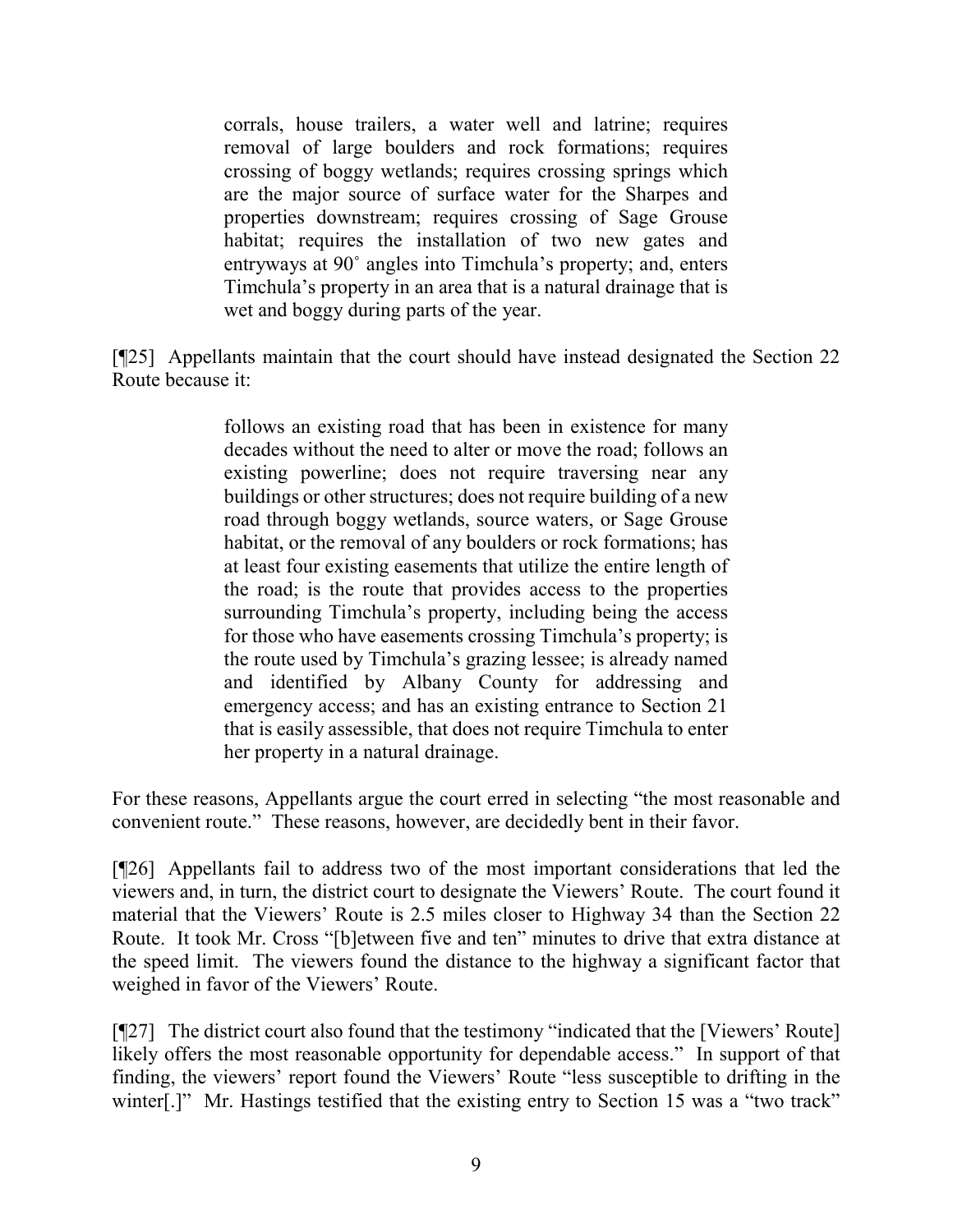road on "the high ground or the hard ground"; while it was "windswept," "it looked like it blew clear." By contrast, the viewers found in their report that the Section 22 Route "crosses a sliver of land" that "passes below a ridge and is drifted tight with snow in winter." They noted that "a new road may need to be constructed along the Section 22 line for approximately 120 feet to provide reasonable year-round access." Mr. Hastings more definitively testified that the existing entry to Section 22 would have to be moved 120 feet north at the "bare minimum to get away from the worst rock pile." Although there was already a road across the Garson's property, he noted that there would be "a giant snowdrift" along that route in winter based on Mr. Willis' knowledge of the area, as well as what counsel and the parties told them on the day of the viewing, during phone conversations, and in emails.

[¶28] In addition, Appellants selectively emphasize various facts with respect to one route or the other. For example, they point out that the Section 22 Route follows an existing road, but the evidence presented to the district court shows that is also true of the Viewers' Route. Appellant notes that the Viewers' Route crosses Ms. Sharpe and Mr. Logan's future homesite. That fact, however, is not the direct result of the private road's location, as the evidence established that the existing road, already subject to another landowner's easement, presently crosses that future homesite. Appellants further assert that the Viewers' Route is longer than the Section 22 Route. As the district court noted, however, the evidence regarding route length and which route would take longer to travel was disputed. Appellants also make much about the boggy area along the Viewers' Route, yet the district court recognized that both routes would cross boggy areas, and Ms. Sharpe testified as to existing damage in that area along the Viewer's Route. Moreover, the viewers noted in their report that the existing two-track road across Section 15 crosses a spring and a wet slough, which would require construction in the form of culverts and infill (or other appropriate measures) for year-round access. But the viewers also noted that the Section 22 Route crosses through three wet spots that may require culverts and infill to cross. The viewers' testimony reinforced their comparative consideration of each route's attributes, and the district court took those comparisons into account. Appellants' spin on the evidence does little to establish error when we consider the record before the district court on-whole.

[¶29] Further, Appellants overstate the evidence regarding sage grouse habitat and springs. There was no evidence presented to the district court one way or the other regarding whether the Section 22 Route crosses sage grouse habitat or springs. The evidence that the Viewers' Route would impact sage grouse habitat was limited to Ms. Sharpe's rather vague testimony about a portion of the Viewers' Route that would require new road construction along the Section 16 boundary. Likewise, Ms. Sharpe briefly referenced that the area is a source for surface water but did not elaborate. To assign error on the basis of this testimony, we would have to disregard the standard of review, which requires we give due regard to the court's opportunity "to assess the credibility of the witnesses." *Barlow Ranch*, ¶ 14, 301 P.3d at 82 (citation omitted). The court found the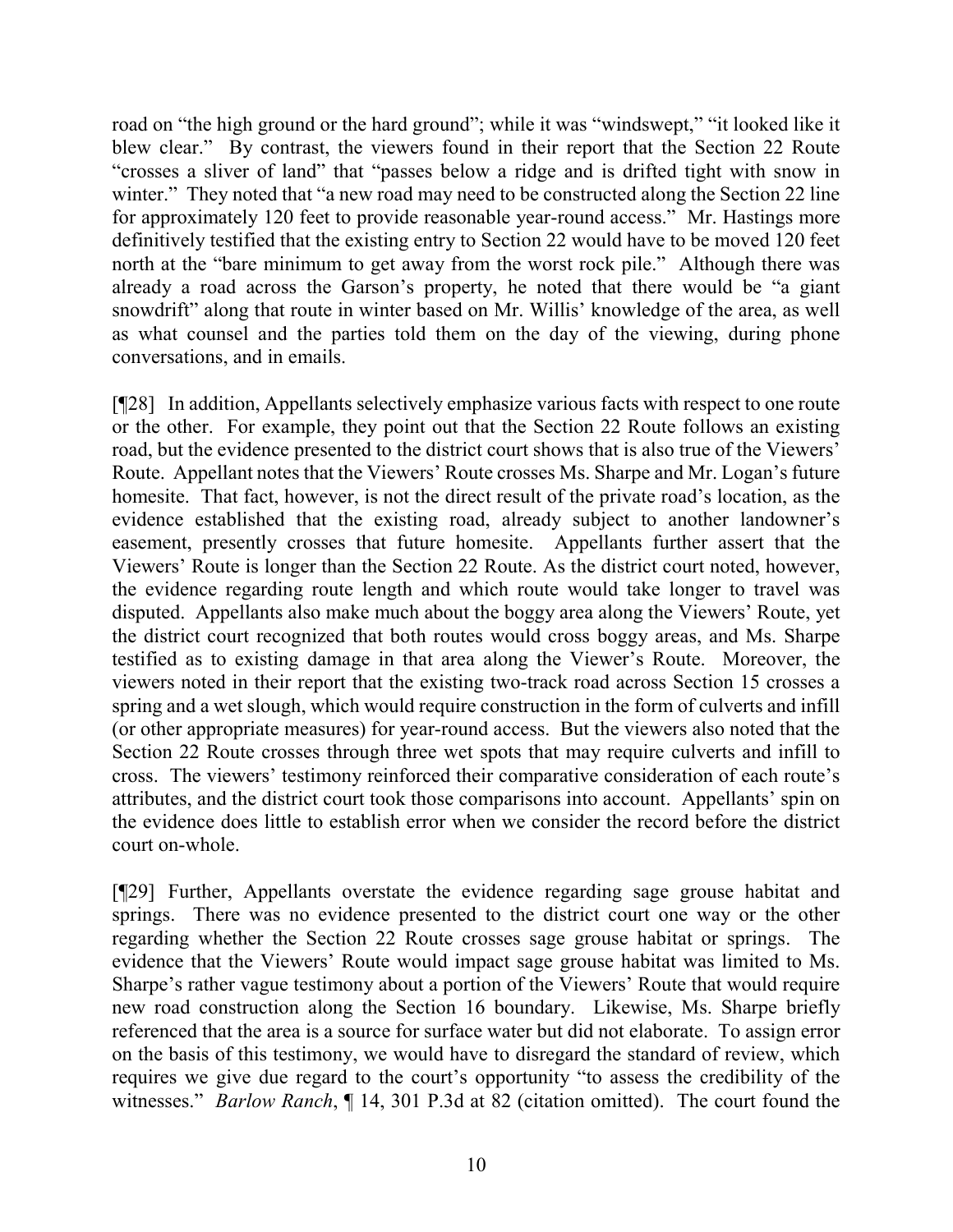viewers' testimony more reliable than that of the interested landowners, including Ms. Sharpe. The viewers found, and the district court apparently did not disagree, that the Viewers' Route "would cause the least damage" and require "the least maintenance" of the alternative routes.

[¶30] We simply cannot agree with Appellants that "[t]here is little doubt that the Viewers' Route . . . does the most damage to the lands through which the route would cross." Moreover, we disagree that this case is analogous to *Closs v. Schell*. In *Closs v. Schell*, we stated that "[a] proposed route that requires the building of an entirely new road that does not connect to any other existing roadway or easement is neither convenient nor reasonable." 2006 WY 95, ¶ 26, 139 P.3d 435, 444 (Wyo. 2006) (citing *Mayland v. Flitner*, 2001 WY 69, ¶ 22, 28 P.3d 838, 847 (Wyo. 2001)). Appellants argue that if building a new road that would cross boggy areas and require tree removal was neither reasonable nor convenient in *Closs*, then building a road that requires removal of large boulders and rock formations and crossing boggy areas with springs is not reasonable here. What Appellants fail to address is that, unlike *Closs*, the district court here found that **both** routes "could require some amount of construction, installation of culverts and gravel/road base, and/or repair of the road in certain areas to allow year-round access because of: (i) boggy, wet areas, (ii) snow drifting issues, and (iii) obstacles such as boulders and/or terrain."

[¶31] As Mr. Willis testified, the Section 22 Route "was doable" but "it came in second." Weighing the evidence and credibility, the district court selected the Viewers' Route as the most reasonable and convenient route. We have declined to second guess designation of one route over another under similar circumstances. *Whaley*, ¶ 40, 395 P.3d at 665 (declining to reverse where the choice between two roads was a close call and it would have been entirely possible for the Board of County Commissioners to conclude that the "Upper Black Mountain Road was the most reasonable and convenient route" instead of the route the Appellants designated); *In re Crago*, 2007 WY 158, ¶ 18, 168 P.3d 845, 855 (Wyo. 2007) (declining to second guess the Board of County Commissioners' choice of one route over the other where the record reflected "that the Board (and the viewers and appraisers) had to make a difficult decision between two roads. One eminently viable and the other just barely viable.").<sup>[9](#page-12-0)</sup> The record supports the route the district court designated in this case. We therefore may not set aside the court's findings, reweigh the evidence, or substitute our judgment. *Miner*, ¶ 17, 317 P.3d at 1131; *Barlow Ranch*, ¶ 14, 301 P.3d at 82; *Harber*, ¶ 7, 97 P.3d at 60.[10](#page-12-1)

<span id="page-12-0"></span><sup>&</sup>lt;sup>9</sup> In 2013, the Legislature amended the private road statutes to vest authority to adjudicate private road actions in the district courts instead of the Board of County Commissioners. 2013 Wyoming Laws Ch. 99. At the same time, the Legislature expressed its intent "that the precedents established with respect to the creation of private roads prior to the July 1, 2013 amendments to this article should continue to be followed to the extent they are not inconsistent with the provisions of this article." Wyo. Stat. Ann. § 24-9-105(b) (LexisNexis 2019).

<span id="page-12-1"></span> $10$  Appellants' remaining arguments pertain to matters that were either immaterial to the district court's decision or squarely within its province to weigh evidence and determine credibility. Mr. Hastings'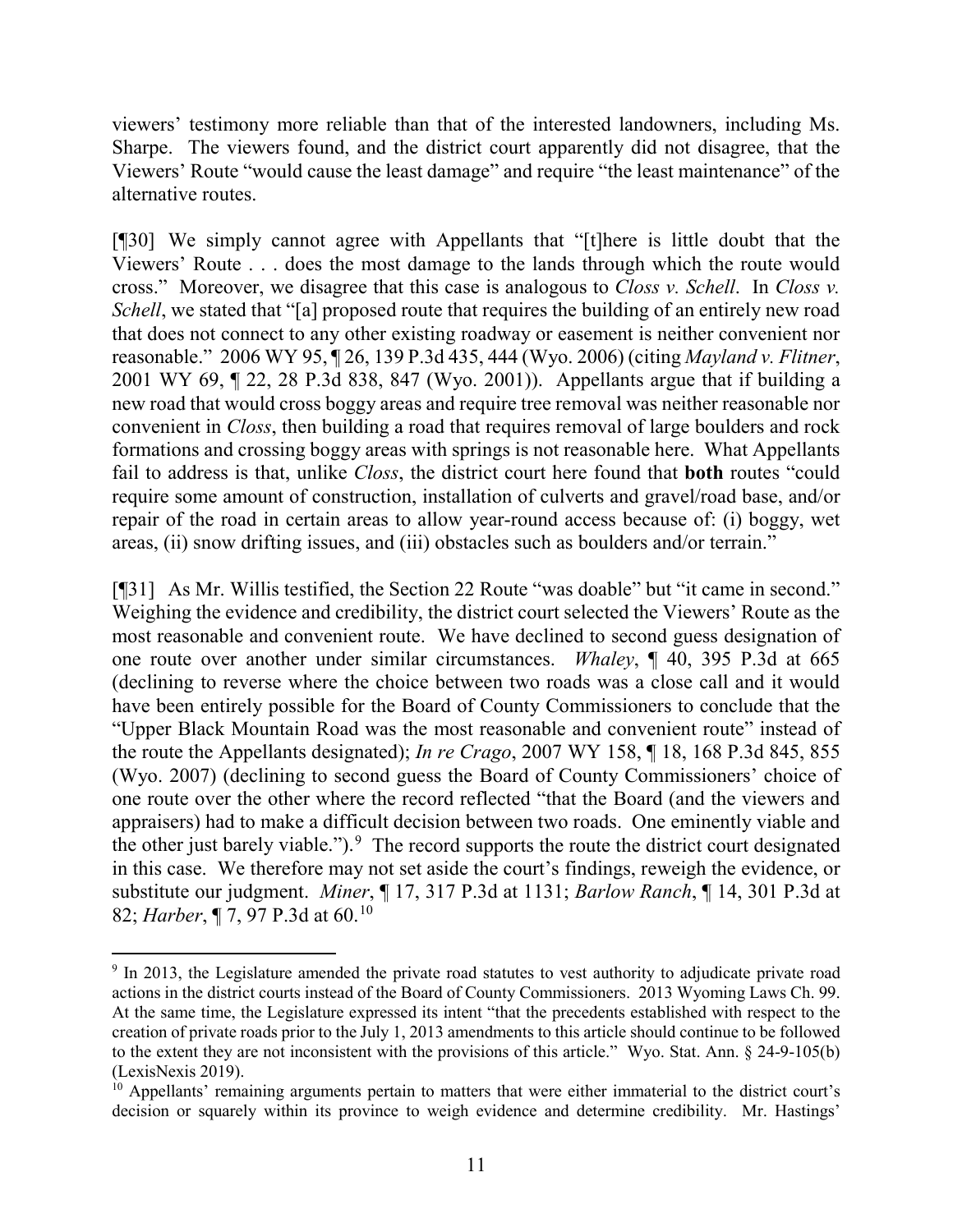## *II. The district court did not err when it declined to impose proposed use restrictions.*

[¶32] The private road statutes authorize, but do not require, the viewers to "recommend specific conditions that the court place on the road, including provisions for maintenance and limitations on the amount and type of use." Wyo. Stat. Ann. § 24-9-101(h). The district court must "specify[]" in its final order any conditions it may impose. Wyo. Stat. Ann. § 24-9-103(a). Appellants contend that three of the court's factual findings in support of its decision not to impose the use restrictions they proposed are clearly erroneous. We find no clear error.

[¶33] First, Appellants challenge the court's finding that Ms. Sharpe and Mr. Logan's property, as well as the Garson's property, "are already subject to unconditional ingress/egress easements" for the benefit of various landowners. Appellants misconstrue the court's first finding when they suggest that this finding is erroneous because none of the identified landowners have access over the portion of the private road that will require new construction, or because each of the identified landowners does not have access over **both** Ms. Sharpe and Mr. Logan's and the Garson's property. Their argument based on this misconception therefore fails. And while Appellants are correct that, as a practical matter, Antelope Springs Land and Cattle Company may limit use of its easement over Ms. Sharpe and Mr. Logan's property because its easement over adjacent State property is restricted or because the width of its easement over Section 15 is limited to thirty feet,  $11$ that practical limitation does not constitute a legal restriction on use of its easement over Ms. Sharpe and Mr. Logan's property. Nor does that practical limitation support imposing a legal restriction on Ms. Timchula's private road use.

[¶34] Next, Appellants contend the court erred when it found "that one or more of the [v]iewers testified they did consider the Defendants' requests, and found them to be inappropriate." Appellants fail to account for all three viewers' testimony when they suggest that the viewers merely "felt it was inappropriate for them to undertake consideration of such restrictions as lay persons." Considering the viewers' testimony as a whole, it is obvious they were collectively concerned about the inequity of imposing restrictions on Ms. Timchula that the other easement holders did not bear, and the

testimony that "if [he] were looking at the alternative, [he'd] go to the State of Wyoming" was irrelevant to the court's determination, and in no way suggested that the viewers failed to follow the instructions that they could not consider any route that crossed state land. The district court's finding that Ms. Timchula preferred the Section 22 Route because her relationship with Ms. Sharpe and Mr. Logan was strained reconciled Ms. Timchula's stated preference for the Viewers' Route in her trial summary with her stated preference for the Section 22 Route at trial. Even from the cold record, we can discern that there was tension between the parties over the private road's location. The district court, which observed the trial testimony and was familiar with the parties, was in the best position to assess Ms. Timchula's credibility with respect to her preference and we give due regard to its assessment. *Miner*, ¶ 17, 317 P.3d at 1131.

<span id="page-13-0"></span><sup>&</sup>lt;sup>11</sup> The width of Ms. Timchula's private road through Section 15 is likewise limited to thirty feet, consistent with the private road statutes. Wyo. Stat. Ann. § 24-9-101(h)(LexisNexis 2019) (specifying that "[t]he proposed road shall not exceed thirty (30) feet in width").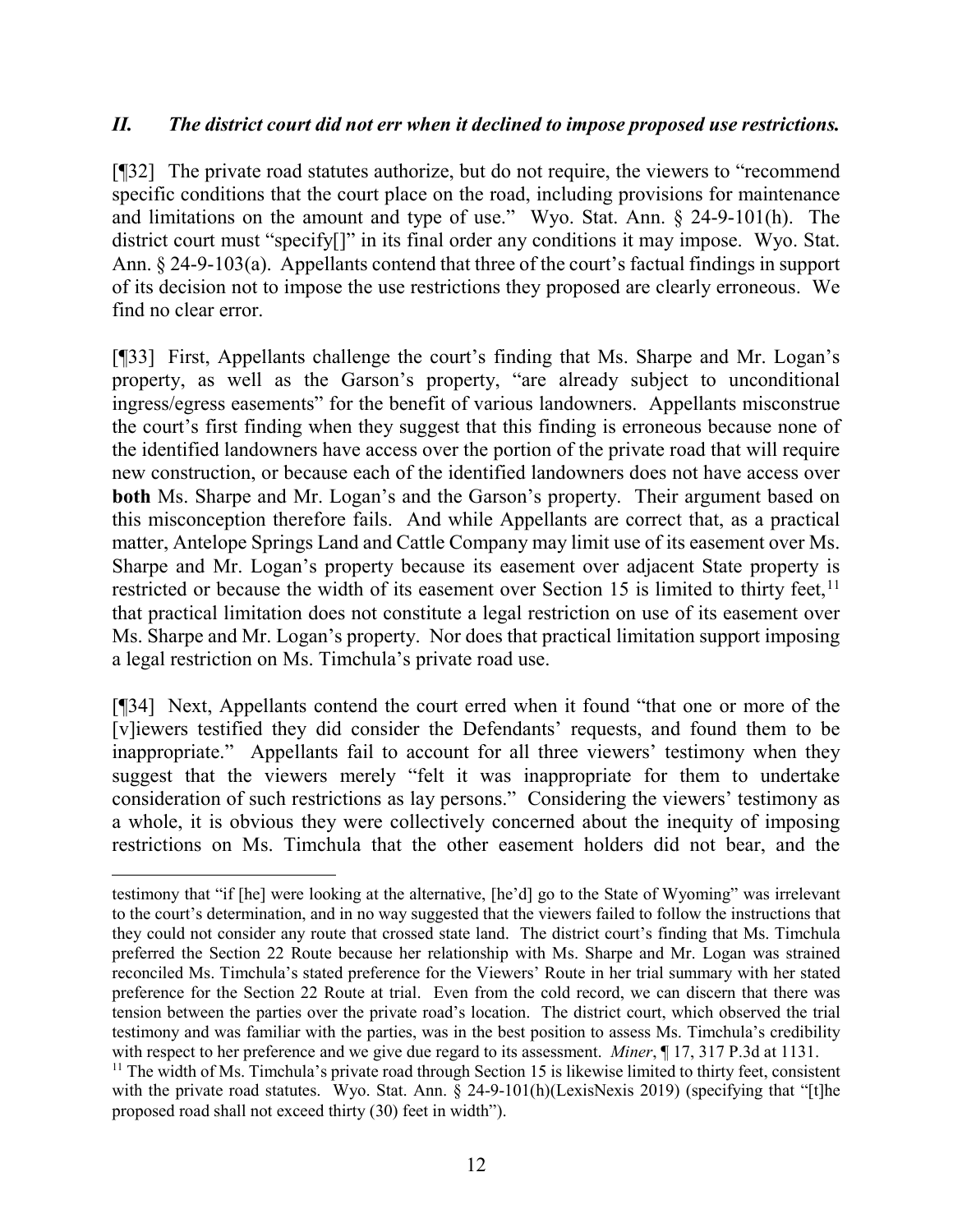possibility that the proposed restrictions would unjustly diminish Ms. Timchula's property value.

[¶35] Finally, Appellants argue that the court's finding that the "Defendants presented no evidence that causes the Court to deem the imposition of such conditions and restrictions to be appropriate" is clearly erroneous because it ignored evidence that the State easements on which damages were based contained restrictions. Appellants seem to have things backwards, as consideration of the scope of use of a private road should precede the determination of damages, not vice versa. Most important, however, the court did not have to ignore such evidence to find the proposed restrictions inappropriate under the circumstances, and it had ample evidence in the viewers' report and witness testimony to support its findings on use restrictions.<sup>12</sup>

# *III. The district court erred in its award of damages.*

[¶36] We agree with Appellants that the district court erred in its award of damages, but we reach that conclusion for a different reason. The private road statutes originally mentioned damages but "provided no guidance on how" to determine damages. *Barlow Ranch*, ¶ 38, 301 P.3d at 88. "In *Lindt v. Murray*, 895 P.2d 459 (Wyo. 1995), this Court held the measure of damages for taking a private road was the difference in value of the entire parcel before and the remaining land after the taking." *Id.* In 2000, the legislature revised the statutes to "incorporate the before and after test," "consistent with the holding in *Lindt.*" *Barlow Ranch*, ¶ 38, 301 P.3d at 88; *Mayland*, ¶ 36, 28 P.3d at 851 (citing Wyo. Stat. Ann. § 24-9-101(j) (LEXIS 2000)).<sup>[13](#page-14-1)</sup>

<span id="page-14-0"></span> $12$  Appellants' assertion that the court should have imposed restrictions based on Ms. Timchula's testimony about how she has historically used her property or how she intends to use it in the future, lacks cogent argument or citation to pertinent authority and for those reasons we do not address it. *See Mitchell v. Preston*, 2019 WY 41, ¶ 33, 439 P.3d 718, 725 (Wyo. 2019).

<span id="page-14-1"></span><sup>&</sup>lt;sup>13</sup> A "before and after" appraisal should be conducted as follows:

<sup>[</sup>V]iewers and appraisers must: first, determine the value of the property over which the road crosses before the private road is established; second, determine the value of the property over which the road crosses after the private road is established; and third, subtract the "after" value from the "before" value, which equals the damages due the owners of land over which the road crosses. In applying this formula, the viewers and appraisers are to determine the "before" and "after" value only of those lands over which the private road crosses; not . . . the "before" and "after" value of all surrounding lands affected by the proposed road.

*Mayland*, ¶ 35, 28 P.3d at 850–51 (citation omitted). A "'before and after' appraisal is a phrase of art in the appraisal business" which incorporates many factors. *Crago*, ¶ 20, 168 P.3d at 855–56 (citing 4 *Nichols on Eminent Domain*, § 13.0117; and 32 Am.Jur. Proof of Facts 3d 405, *Inverse Condemnation by Physical Invasion*, § 17).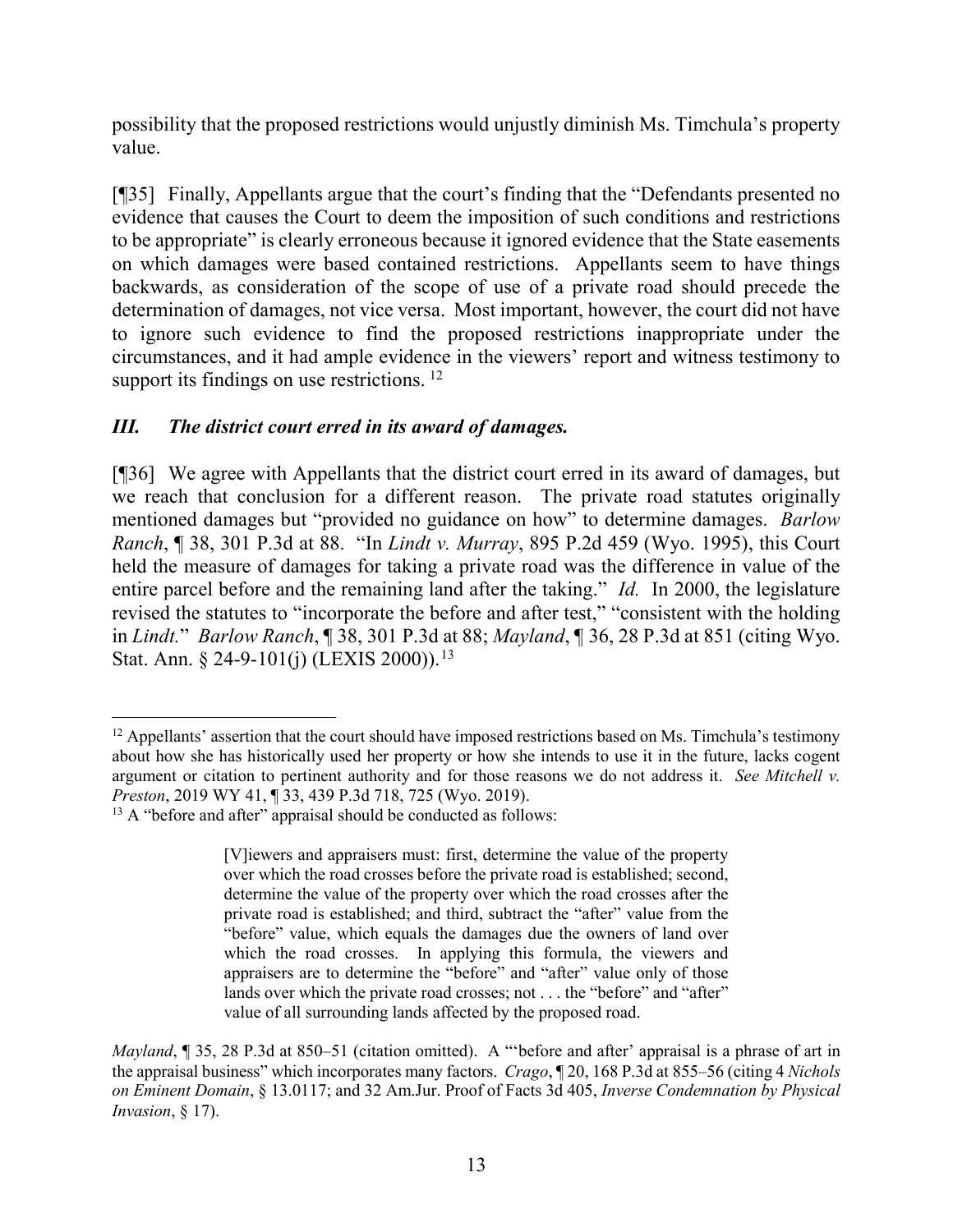[¶37] In 2013, the legislature amended, but did not substantively change, the damages provision. *Cf.* Wyo. Stat. Ann. § 24-9-101(j) (LexisNexis 2000), *with* Wyo. Stat. Ann. § 24-9-101(j) (Lexis Nexis 2019). It continues to incorporate the "before and after" test:

> (j) In determining any damages to be suffered by a defendant, the viewers and appraisers shall appraise the value of the property affected by the road before and after the road is in place. Damages also may include reasonable compensation for any improvements on the lands over which any private road is to be granted which were not paid for and will be used by the plaintiff.

Wyo. Stat. Ann. § 24-9-101(j).

[ $[$ ][38] Wyoming Statute  $\S$  24-9-101(j) is unambiguous. Its plain language sets forth one, and only one, method by which damages may be calculated—a "before and after" appraisal—and then allows damages to include reasonable compensation for any improvements on the lands. The statute's use of the word "shall" means viewers and appraisers must use this method to calculate damages. *Stutzman v. Office of Wyo. State Eng'r*, 2006 WY 30, ¶ 17, 130 P.3d 470, 475 (Wyo. 2006).

[¶39] Appellants dispute that the damages calculation in a private road action is so limited, arguing that the appraisal methods identified in the definition of "fair market value" under Wyoming's eminent domain law, Wyoming Statute § 1-26-702(a), also apply. To support the argument that the price paid for comparable easements may be considered in calculating damages in a private road action, Appellants rely on our statement in *Mayland*, ¶ 39, 28 P.3d at 852, that the formula for computing "due" and "just" damages under the private road statutes is the same as the formula for computing compensation for a partial taking under the eminent domain statutes. Appellants also rely on our conclusion in *Barlow Ranch*, ¶¶ 46–49, 301 P.3d at 90–91, that the price paid for comparable easements may be considered in calculating compensation for a partial taking (i.e., an easement). Appellants' reading of *Mayland* and *Barlow Ranch* is flawed.

[¶40] In *Barlow Ranch*, we explained that although *Mayland* articulated that the measure of compensation under the private road statute and the partial takings statute was "essentially the same," it did so in the narrow context of the "before and after" approach the appraisers took in *Mayland*. *Barlow Ranch*, ¶¶ 39–41, 301 P.3d at 88–89. Accordingly, *Mayland* did not limit the methods by which compensation may be calculated for a partial taking under the eminent domain statutes.<sup>14</sup> *Id.*  $\parallel$  44, 301 P.3d at 89. We further addressed

<span id="page-15-0"></span><sup>&</sup>lt;sup>14</sup> The eminent domain statute on compensation for takings states: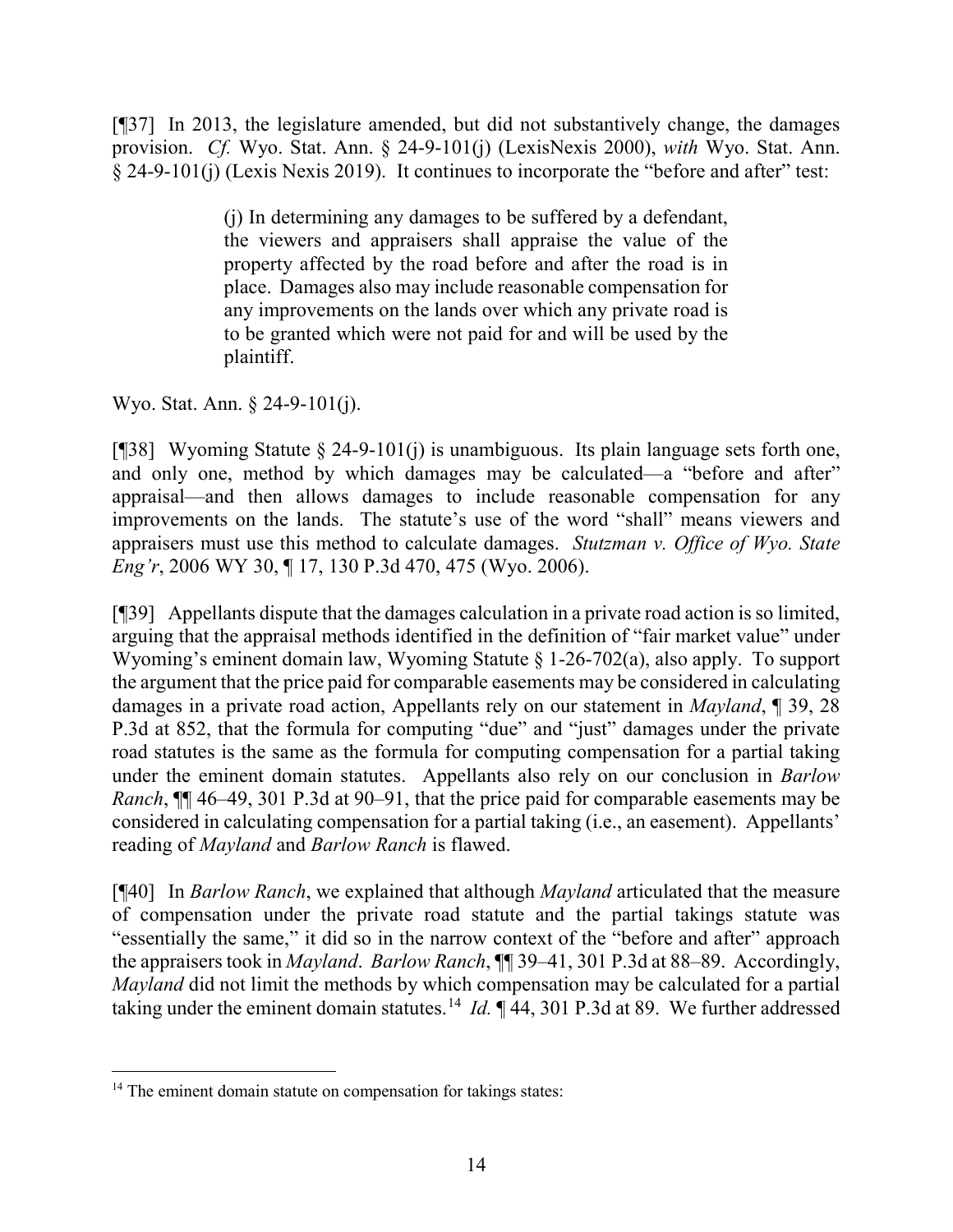how *Mayland*'s discussion of the similar jurisprudence governing damages in private road and eminent domain cases, including "severance damages" and the constitutional proviso of "due" and "just" compensation, was *dicta*. *Id.* ¶ 42, 301 P.3d at 89. *Mayland* suggested only that "the measure of compensation under both enactments is the difference between the value of the property before the taking and the value of the property remaining after the taking." *Id.* ¶ 41, 301 P.3d at 89. We concluded that the eminent domain statute clearly authorized appraisal methods beyond a "before and after" method.[15](#page-16-0) *Id.* ¶ 44, 301 P.3d at

(b) If there is a partial taking of property, the measure of compensation is the greater of the value of the property rights taken or the amount by which the fair market value of the entire property immediately before the taking exceeds the fair market value of the remainder immediately after the taking.

Wyo. Stat. Ann. § 1-26-702 (LexisNexis 2019).

 $\overline{a}$ 

<span id="page-16-0"></span><sup>15</sup> Wyoming Statute § 1-26-704(a) addresses how to determine the fair market value of property and further authorizes various appraisal methods:

(a) Except as provided in subsection (b) of this section:

(i) The fair market value of property for which there is a relevant market is the price which would be agreed to by an informed seller who is willing but not obligated to sell, and an informed buyer who is willing but not obligated to buy;

(ii) The fair market value of property for which there is no relevant market is its value as determined by any method of valuation that is just and equitable;

(iii) The determination of fair market value shall use generally accepted appraisal techniques and may include:

> (A) The value determined by appraisal of the property performed by a certified appraiser;

> (B) The price paid for other comparable easements or leases of comparable type, size and location on the same or similar property;

> (C) Values paid for transactions of comparable type, size and location by other public or private entities in arms length transactions for comparable transactions on the same or similar property.

Wyo. Stat. Ann. § 1-26-704(a) (LexisNexis 2019).

<sup>(</sup>a) Except as provided in subsection (b) of this section, the measure of compensation for a taking of property is its fair market value determined under W.S. 1-26-704 as of the date of valuation.